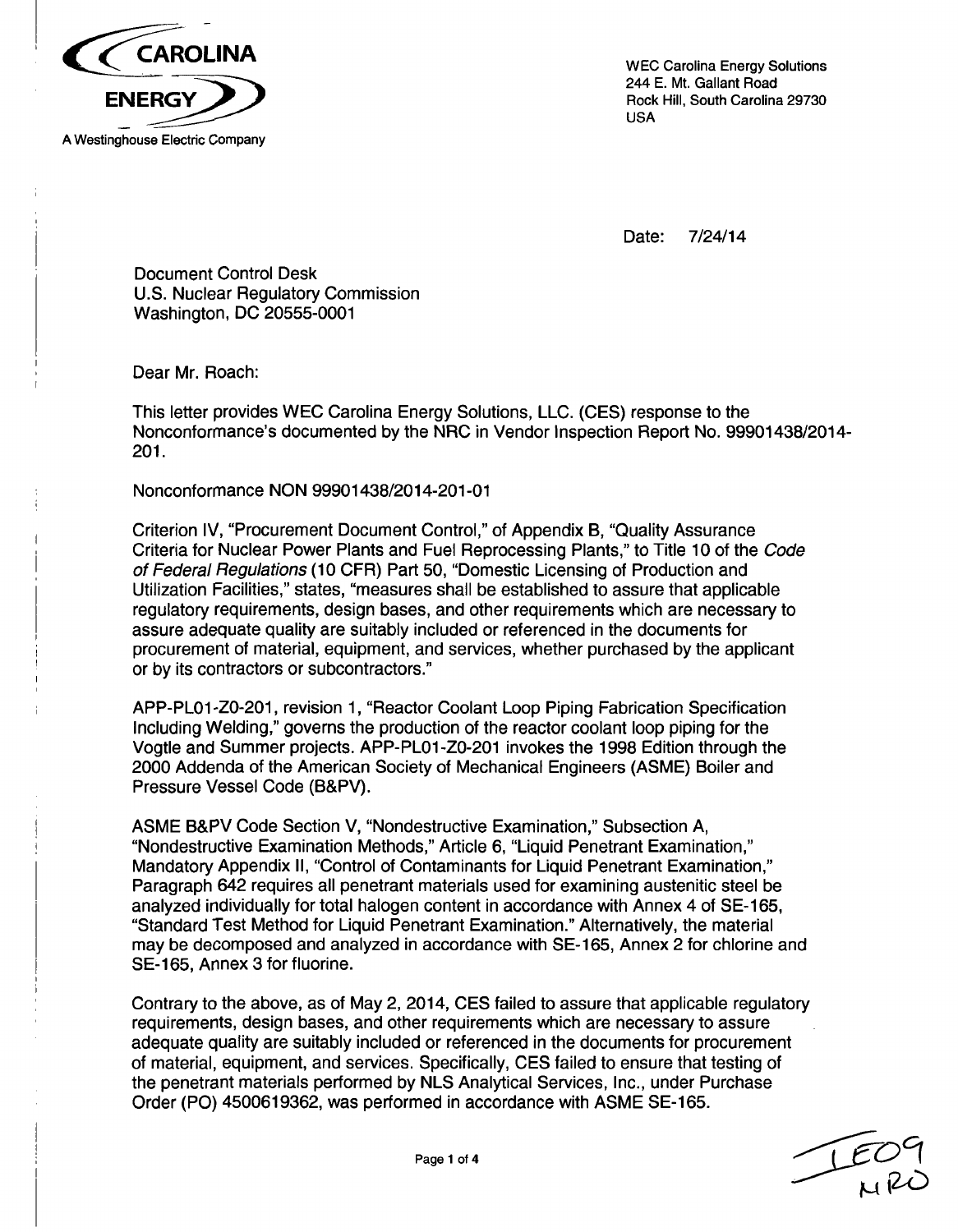#### Response and Corrective Actions Taken

The test was performed again by approved supplier Applied Technical Services (ATS) and results meet customer spec APP-PL01-ZO-201 this purpose. Both of these tests were to provide concurrence for the customer specification APP-PL01-ZO-201 to determine what cleaning process would apply prior to shipping. These tests were not to provide input for SE-165 verification, rather for other contaminants noted in the customer specification.

Code requirements (e.g. ASME **SE-165)** are tested for and verified by the chemical manufacturer (Magnaflux). CES receives a material test report, at receipt, for each batch and verifies that Code requirements are met. The verification of ASME SE-165 requirements was known prior to the customer specification testing and is always supplied by the manufacturer (Magnaflux) therefore the PO to the testing vendor did not require to reference SE-165.

The PO 4500622783 to the supplier of the testing materials which includes the appropriate Code references for testing requirements is attached. The CES PO to the testing material supplier references ASME Section V, Article 6, T-641 per Mandatory Appendix II, which encompasses ASME SE-165. The Magnaflux Certificate of Certification is attached for further evidence.

Further action also includes; all future POs where special material testing is required and PT materials are part of the special testing, the POs will reference ASME SE-165 requirements and specific customer specifications. This excludes the purchase of PT materials as that requirement is already included when PT materials are purchased from the manufacturer's distributor. The Se-165 requirement is always provided by the manufacturer's Certificate of Certification.

Training to the purchasing coordinator and the quality organization has been completed to ensure future POs are issued with appropriate reference to ASME requirements.

A review was performed to confirm no other POs were issued for chemical testing to meet any customer special testing requirements beyond the SE-165 already provided by the manufacturer.

The corrective actions pertaining to the identified Nonconformance 99901438/2014-201-02 have been completed. The documented formal closure within the CES Corrective Action Program will be finalized by 8/15/2014. (Issue Report Number 100011113)

Review of the PT materials Certificate of Certification from the manufacturer (Magnaflux) provide evidence that compliance to SE-165 are met by the manufacturer, therefore, added testing to that criteria was not required. However, clarification to special testing POs is a positive lesson learned.

1) Magnaflux Certificate of Certification (3 provided for reference)

Summary for Nonconformance 99901438/2014-201-01:

Based on the data provided, CES considers this response adequate justification for closure of Nonconformance 99901438/2014-201-01.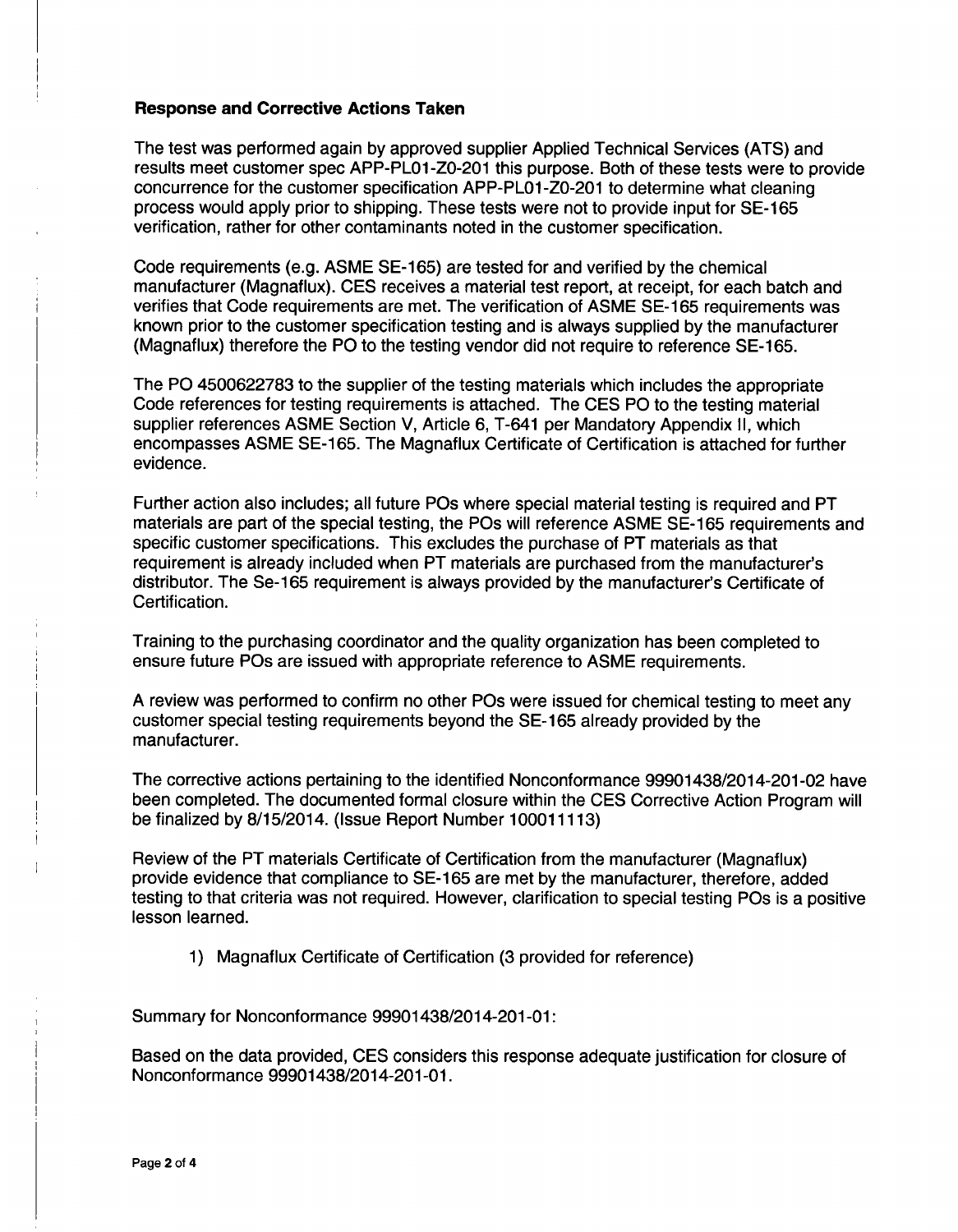#### Nonconformance 99901438/2014-201-02

Criterion XVI, "Corrective Action," of Appendix B to 10 CFR Part 50, states, in part, that "Measures shall be established to ensure that conditions adverse to quality, such as failures, malfunctions, deficiencies, deviations, defective material and equipment, and Non-conformances are promptly identified and corrected."

Carolina Energy Solutions' "Quality Assurance Program Manual," Revision 6, dated February 22, 2013, Section 16, states that "measures established to assure that conditions adverse to quality such as failures, malfunctions, deficiencies, deviations, defective material and equipment, and non-conformances are promptly identified and corrected."

Contrary to the above, as of May 2, 2014, Carolina Energy Solutions failed to promptly identify and correct a condition adverse to quality. Specifically:

1. The 2013 Nuclear Procurement Issues Committee (NUPIC) audit of CES identified that CGQP-7.0, Control of Purchased Material, Equipment, and Services, allows for the acceptance of commercial calibration services for use in safety-related applications without performing dedication. CES opened Issue Report 13-074-POOl to revise the procedure. However, CES had issued POs for commercial calibration services to be used in safety-related applications without performing dedication before the procedure was corrected and did not evaluate the effect of using any commercially calibrated equipment on basic components, including items that had shipped.

2. The CES 2013 Internal Audit performed by Global QA Inc. identified that CGQP-18.0, Audits, allows for the acceptance of commercial calibration services for use in safety-related applications without performing dedication. CES failed to open an issue report to correct the procedure, issued POs for commercial calibration services to be used in safetyrelated applications without performing dedication, and did not evaluate the effect of using any commercially calibrated equipment on basic components, including items that had shipped.

#### Response and Corrective Actions Taken

The reference in the nonconformance concerning commercial grade services for calibration relates to the fact that CES had utilized the application of vendors through A2LA and NVLAP accreditations. Prior to March 2013, two (2) vendors were on the CES ASL based on the accreditations. These vendors were approved for use per the CES QA Program at the time of use, and the POs were in fact issues as Safety Related POs. CES had provisions in the CES Level 2 procedures, CGQP 18.0 and CGQP 7.0 which allowed approval of suppliers through accreditation versus auditing. This was previously identified and revisions to CGQP 18.0 and 7.0 had been prepared and were pending during the NRC Inspection, but the revisions had not been issued.

The corrective actions addressing the procedure revisions were not implemented in a timely manner. The actions to address the concern were addressed by removal of the vendors for the ALS immediately after the NUPIC audit noted the concern. In review there was no impact on any of the calibrations performed after the NUPIC audit.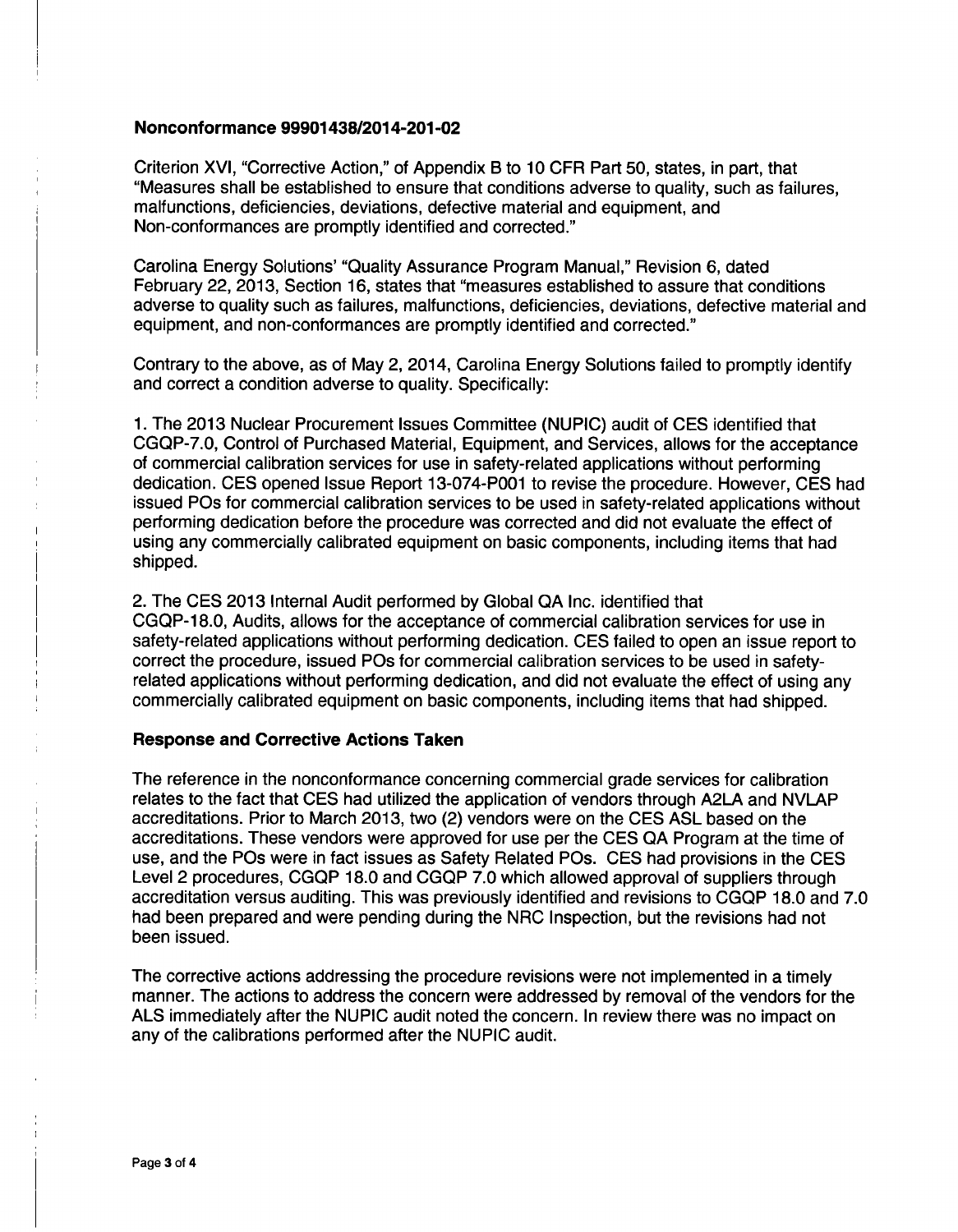A review the CES Approved Suppliers List (ASL) was performed to confirm all vendors approved for calibration services were audited by CES and none are on the ASL based on accreditation. CES had removed any vendors from the CES ASL that were not approved through the auditing process. Further, a review of all the M&TE calibration records was performed for the extent of condition related to calibration services performed by calibration vendors. The review provided verification that no calibrated equipment had been used where the calibration was performed by the vendors that had been added to the ASL based on accreditation versus an audit. CES General Quality Procedures (CGQPs) 7.0 and 18.0 have been revised to remove language allowing use of accredited vendors in lieu of auditing.

CES completed a review of all open corrective actions items to ensure that any conditions adverse to quality were promptly identified and corrected.

The corrective actions pertaining to the identified Nonconformance 99901438/2014-201-02 have been completed. The documented formal closure within the CES Corrective Action Program will be finalized by 8/15/2014. (Issue Report Number 100008123)

Summary for Nonconformance 99901438/2014-201-02:

Based on the data provided, CES considers this response adequate justification for closure of Nonconformance 99901438/2014-201-02.

If you have any questions or would like to discuss this response, please contact me at (847)- 990-7525

Respectfully.

Charles Ginn Manager, Quality Assurance WEC Carolina Energy Solutions, LLC 244 E Mt. Gallant Road, Rock Hill, SC. 29730 Phone: (847)-990-7525 Cell: 847-656-6139 Email: ginncd @westinghouse.com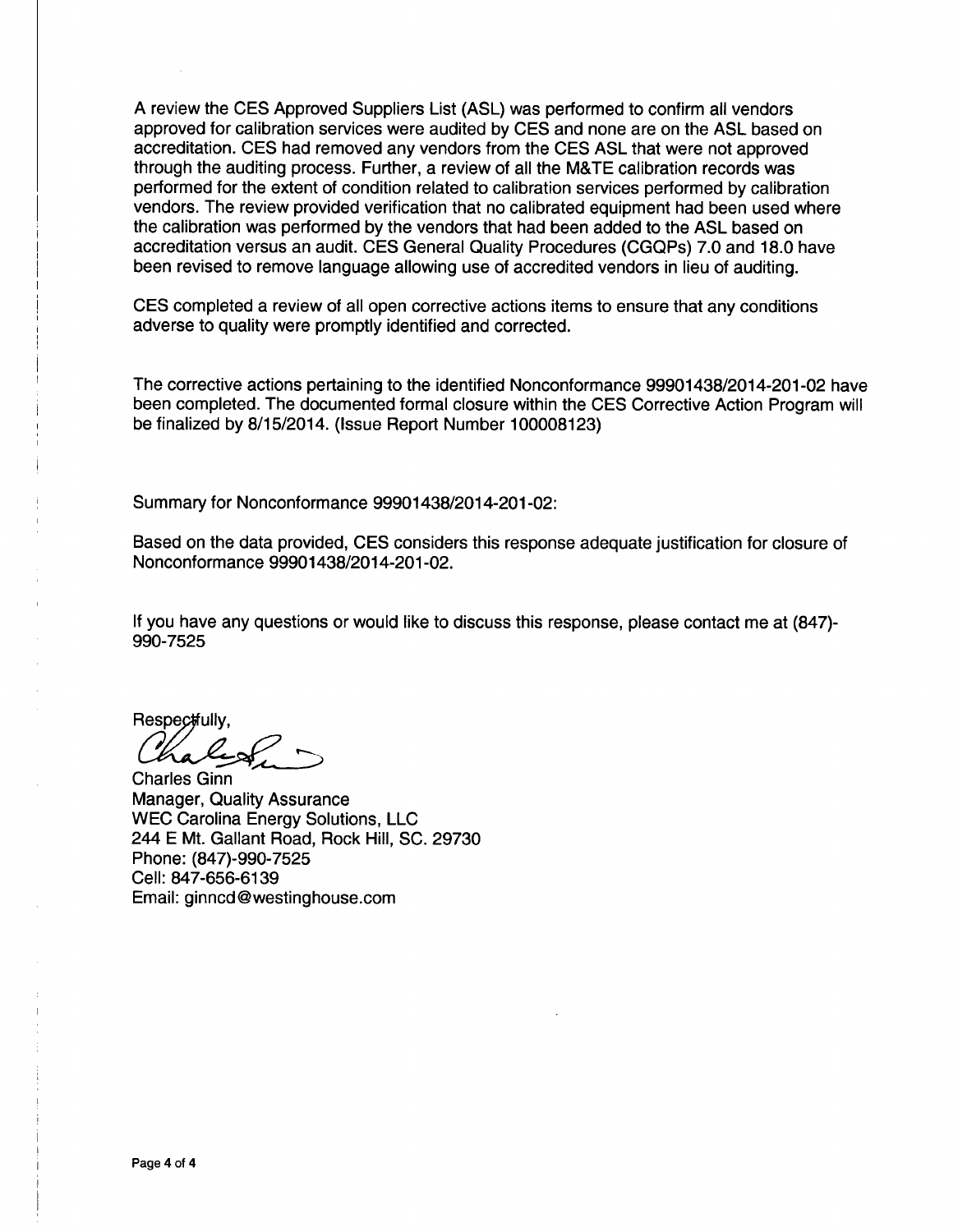PURCHASE ORDER # Tel. (847) 657-5300

CERTIFIED MATERIAL Spotcheck Penetrant, SKL-SP2 3624 West Lake Avenue Fax (847) 657-538 BATCH # 13F14K Glenview, Illinois 60026 www.magnaftux.com

## DATE: 5/23/13 CERTIFICATE OF CERTIFICATION

### **CERTIFICATION**

It is hereby certified that when tested at the time of manufacturer, the above listed material and batch number meets the requirements of and has been tested for Sulfur and Halogens according to:

- **9** ASME Boiler and Pressure Vessel Code, 2004, 2007 and 2010 Edition, Section V, Nondestructive Examination, including 2005, 2006, 2008,2009b, and 2011 a Addenda, Article 6 Paragraph T-640 and Article 24 as applicable.
- \* ASME Boiler and Pressure Vessel Code, 1995, 1998 and 2001 Edition, Section V Nondestructive Examination, including 1999, 2000, 2002 and 2003 Addenda, Article 6 Paragraph T-640 and Article 24 as applicable.
- **0** ASME Boiler and Pressure Vessel Code, 1986, 1989 and 1992 Edition, Section V, Nondestructive Examination, Article 6 including 1992 Addenda, Paragraph T-625, 1993 Addenda Paragraph T-640 and Article 24 as applicable.
- ASTM E-165-92, ASTM E-165-94, ASTM E-165-95, ASTM E-165-02, ASTM E-165-09, ASTM E-165/E-165M-12, Paragraph 7.1.
- **0** MIL-STD-271F(SH) June 27, 1986, Paragraphs 5.3 and 5.3.1, including Notice 1 Paragraph 5.6.1 June 21, 1993.
- \* NAVSEA T9074-AS-GIB-010/271, April **30,** 1997 including Notice 1 February 16, 1999, Paragraph 5.3.1 and 5.6.2.
- **<sup>o</sup>**NAVSEA250-1500-1 (Rev. 10 June 1979, Rev 11 May 1983, Rev 12 December 1987 including ACN 2 November 15, 1990, Rev. 13 October 1993 including ACN 4 June 30,1995, Rev. 16 May 9, 2003 Including ACN 5, Rev. 17, Sept. 2007 including ACN 6, Paragraphs 12.5.1.1 and 12.5.1.1.1).
- **<sup>o</sup>**MIL-STD-2132D, February 11, 2003, Paragraphs 7.1, 7.1.2 and 7.1.3, Appendix C, Paragraph 40.

The following test results were obtained:

| Sulfur $\frac{<10}{2}$ ppm $\frac{<0.0010}{2}$ wt., % of residue. CL+F $\frac{<10}{2}$ ppm $\frac{<0.0010}{2}$ wt., % of residue |    |        |         |
|----------------------------------------------------------------------------------------------------------------------------------|----|--------|---------|
| Cleaner residue (see note 3)                                                                                                     | ΝA | g/100g | g/100ml |

It is further certified that this material does not contain mercury as a basic element and that no mercury bearing equipment has been used in its manufacture.

**Notes** 

**1.** Our batch number appears on the bottom of all aerosol cans and on the label of all bulk containers.

Most specifications require test results to be stated in percent but some require parts per million (ppm). To convert "percent" figures to "parts per million" move the

decknal four places to the **right.** 3. The above certification gives the results obtained at the time of manufacture. Age and use may alter the properties of any material.

Mair

Mathew Plamoottil  $\Lambda$   $\Lambda$ Quality Assurance Manager  $\begin{pmatrix} 0 & 0 \ 0 & 1 \end{pmatrix}$  Quality Control Manager



**FORM NO. F-1569 R-2/13**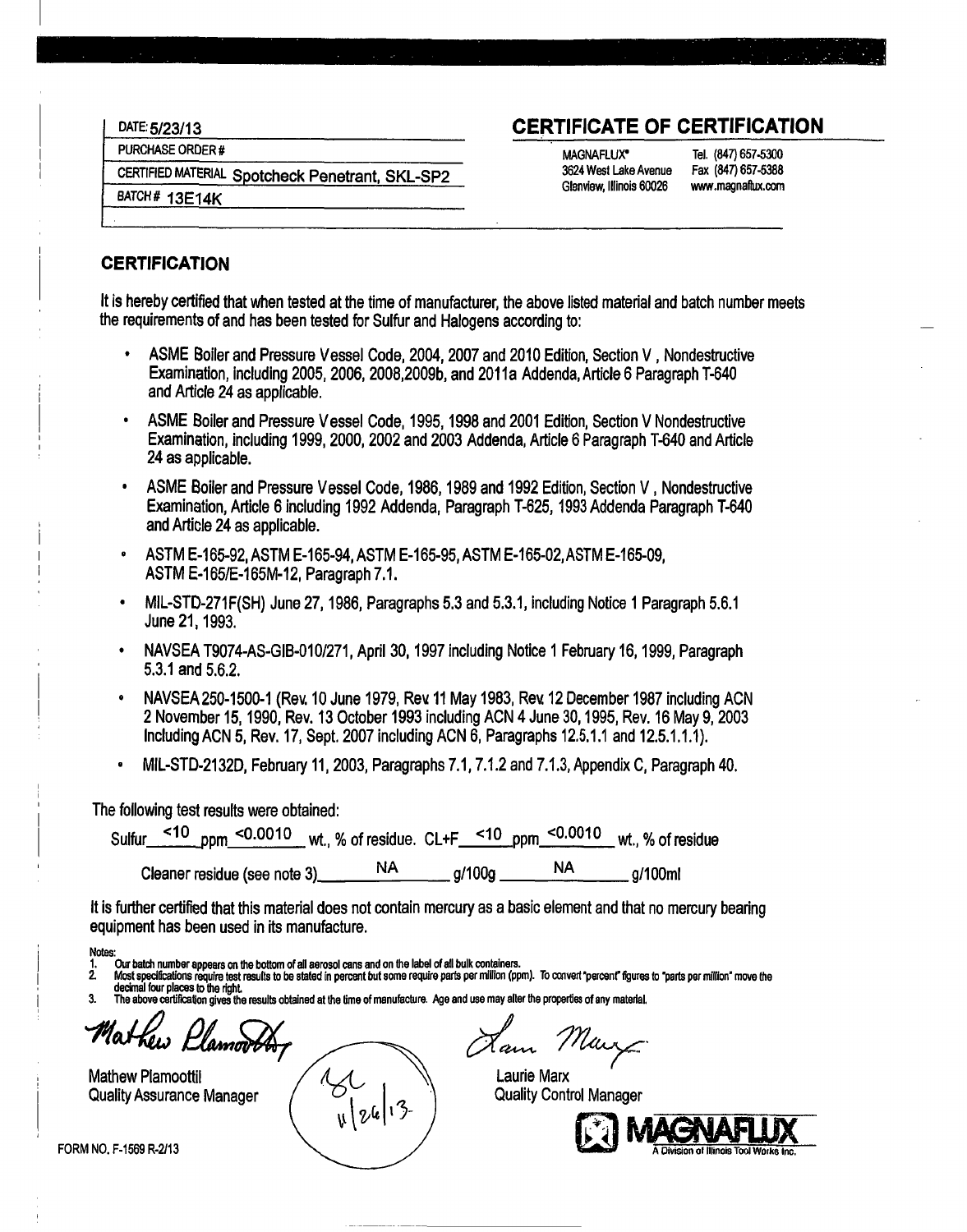DATE: 5/23/13

PURCHASE ORDER #

CERTIFIED MATERIAL Spotcheck Penetrant, SKL-SP2

BATCH#13E14K

## CERTIFICATE OF **CERTIFICATION**

MAGNAFLUX" Tel. (847) 657-5300 3624 West Lake Avenue Fax (847) 657-5388

#### **CERTIFICATION**

It is hereby certified that the above listed inspection material and batch number meets the requirements of AMS 2644E and is approved by the U.S. Air Force.

When tested according to paragraph 4.3.2, Sampling Plan A, the following test results were obtained:

4.2.2.1 Penetrant Tests:  $\bullet$ 

|           | Flash Point (PMCC), 3.3.3                           | 246         | οF              |
|-----------|-----------------------------------------------------|-------------|-----------------|
|           | Viscosity, 3.3.4 (3.83 cs. Nominal)                 | 4.02        | <u>cs@100°F</u> |
|           | Fluorescent Brightness, 3.3.8.3.2 (FP-4PE Standard) | NA          | ℅               |
|           | Water Tolerance (Method A only), 3.3.8.5            | NA          |                 |
|           | Removability, 3.3.8.6                               | <b>PASS</b> |                 |
| $\bullet$ | 4.2.2.1 Emulsifier Tests:                           |             |                 |
|           | Flash Point (PMCC), 3.3.3                           | NA.         | ٥F              |
|           | Viscosity, 3.3.4 (3.83 cs. Nominal)                 | NA          | $cs@100°$ F     |
|           | Water Content (Method D Only), 3.3.9.6              | <b>NA</b>   | %               |
| ۰         | 4.2.2.3 Developer Tests:                            |             |                 |
|           | Developer Fluorescence, 3.3.10.2                    | <b>NA</b>   |                 |
|           | Developer Removability, 3.3.10.4                    | NA          |                 |
|           | Redispersibility, 3.3.10.5                          | <b>NA</b>   |                 |
| ٠         | 3.3.11.4 Remover Tests:                             |             |                 |
|           | Penetrant Removal, 4.4.11.2                         | NA          |                 |

It is further certified that this material meets the requirements of ASTM E 1417, Paragraph 5.1.

Batch Numbers appear on labels of bulk containers and on- bottoms of aerosol cans.

Mathew Plamooth

Mathew Plamoottil Quality Assurance Manager

*M&At>e--*

Laurie Marx Quality Control Manager





FORM NO. F-1579E R-6/111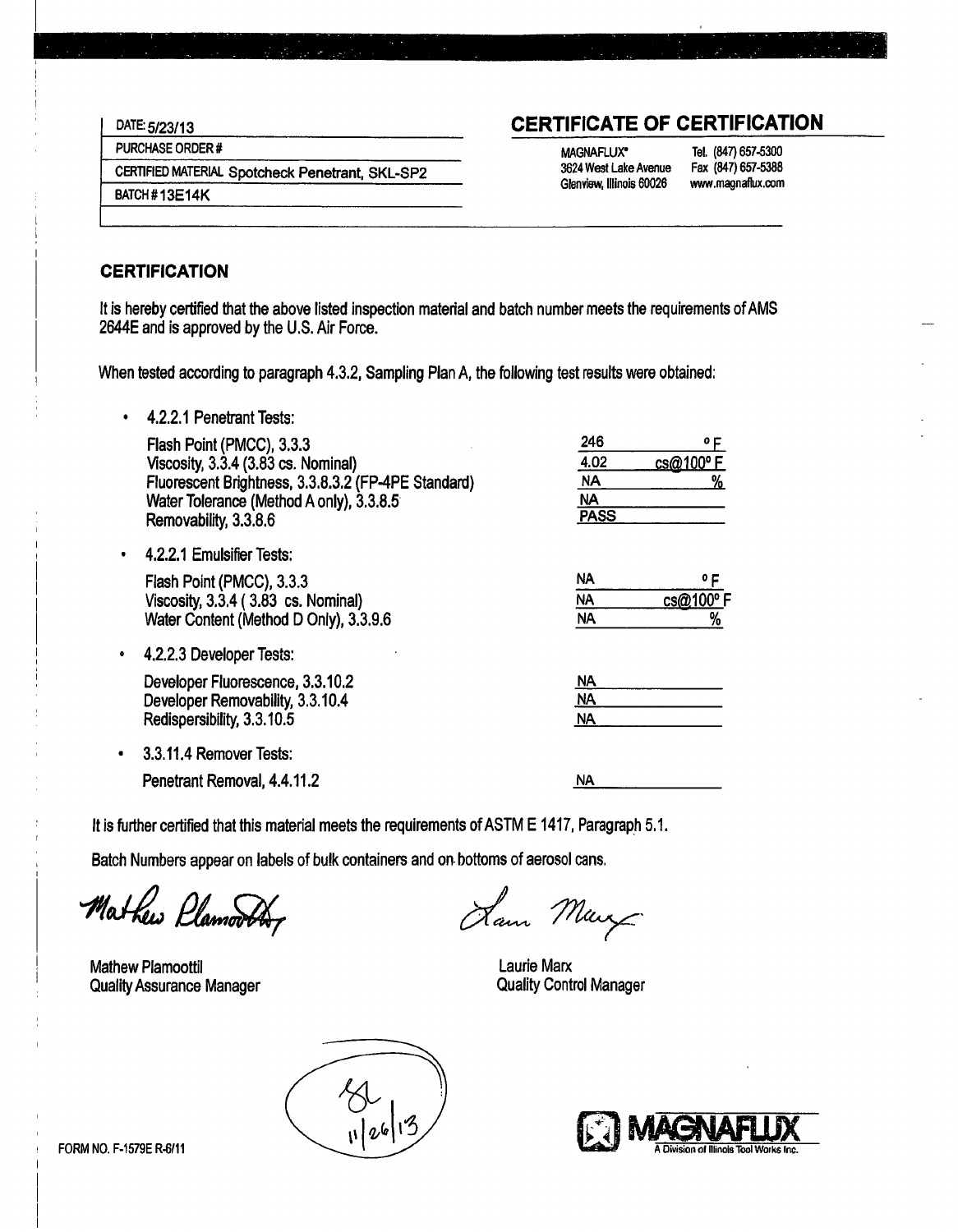CERTIFIED MATERIAL Spotcheck Developer, SKD-S2 3624 West Lake Avenue Fax (847) 657-5388<br>Clenview, Illinois 60026 www.magnaflux.com

BATCH **# 13G07K**

## **DATE: 7/22/13** CERTIFICATE OF **CERTIFICATION**

PURCHASE ORDER # Tel. (847) 657-5300 Glenview, Illinois 60026

 $CES0247$ 

#### **CERTIFICATION**

It is hereby certified that when tested at the time of manufacturer, the above listed material and batch number meets the requirements of and has been tested for Sulfur and Halogens according to:

- ASME Boiler and Pressure Vessel Code, 2004, 2007 and 2010 Edition, Section V, Nondestructive Examination, including 2005, 2006, 2008, 2009b, and 2011a Addenda, Article 6 Paragraph T-640 and Article 24 as applicable.
- ASME Boiler and Pressure Vessel Code, 1995, 1998 and 2001 Edition, Section V Nondestructive Examination, including 1999, 2000, 2002 and 2003 Addenda, Article 6 Paragraph T-640 and Article 24 as applicable.
- **0** ASME Boiler and Pressure Vessel Code, 1986, 1989 and 1992 Edition, Section V, Nondestructive Examination, Article 6 including 1992 Addenda, Paragraph T-625, 1993 Addenda Paragraph T-640 and Article 24 as applicable.
- **0** ASTM E-1 65-92, ASTM E-1 65-94, ASTM E-1 65-95, ASTM E-1 65-02, ASTM E-1 65-09, ASTM E-165/E-165M-12, Paragraph 7.1.
- **#** MIL-STD-271F(SH) June 27, 1986, Paragraphs 5.3 and 5.3.1, including Notice **1** Paragraph 5.6.1 June 21, 1993.
- NAVSEA T9074-AS-GIB-010/271, April 30, 1997 including Notice 1 February 16, 1999, Paragraph 5.3.1 and 5.6.2.
- NAVSEA 250-1500-1 (Rev. 10 June 1979, Rev. 11 May 1983, Rev. 12 December 1987 including ACN 2 November 15,1990, Rev. 13 October 1993 including ACN 4 June 30, 1995, Rev. 16 May 9, 2003 Including ACN 5, Rev. 17, Sept. 2007 including ACN 6, Paragraphs 12.5.1.1 and 12.5.1.1.1).
- **0** MIL-STD-2132D, February 11, 2003, Paragraphs 7.1, 7.1.2 and 7.1.3, Appendix C, Paragraph 40.

The following test results were obtained:

|  | Sulfur 94 ppm 0.0094 wt., % of residue. CL+F <10 ppm <0.0010 wt., % of residue |  |  |  |  |  |
|--|--------------------------------------------------------------------------------|--|--|--|--|--|
|  |                                                                                |  |  |  |  |  |

Cleaner residue (see note 3) NA g/100g NA g/100ml

It is further certified that this material does not contain mercury as a basic element and that no mercury bearing equipment has been used in its manufacture.

Notes:

1. Our batch number appears on the bottom of all aerosol cans and on the label of all bulk containers.<br>2. Most specifications require test results to be stated in percent but some require parts per million (pp

- Most specifications require test results to be stated in percent but some require parts per million (ppm). To convert "percent" figures to "parts per million" move the decimal four places to the right.
- decimal four places to the right **3.** The above certification gives the results obtained at the time of manufacture. Age and use may alter the properties of any material.

Mathew Plamoottil Laurie Marx



Quality Assurance Manager (200 Quality Control Manager Quality Control Manager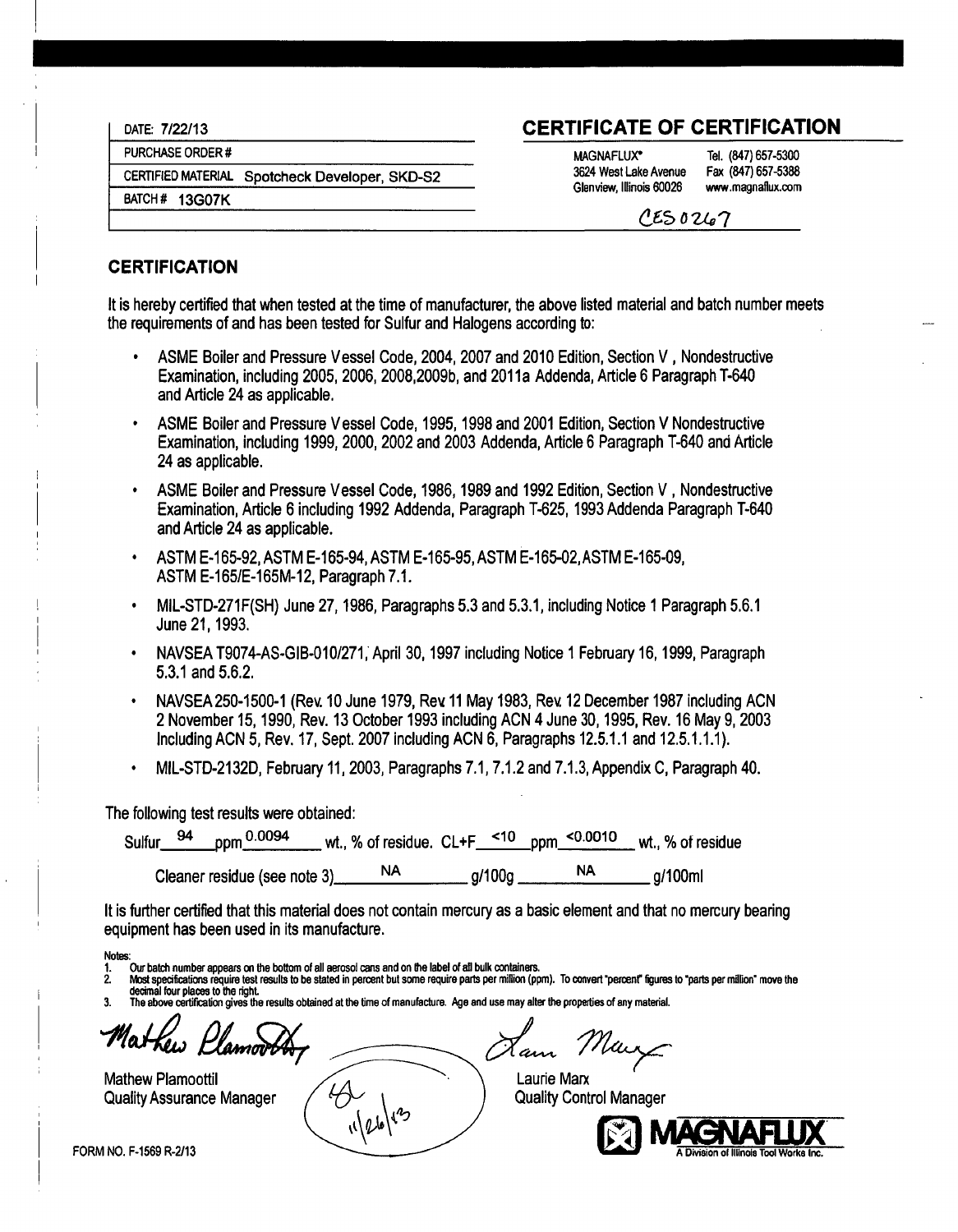DATE **7/22/13**

PURCHASE ORDER #

CERTIFIED MATERIALSpotcheck Developer, SKD-S2

BATCH #1 3GO7K

# CERTIFICATE OF **CERTIFICATION**

MAGNAFLUX<sup>\*</sup> Tel. (847) 657-5300<br>3624 West Lake Avenue Fax (847) 657-5388 3624 West Lake Avenue Fax (847) 657-5388 Glenview, Illinois 60026

 $CES0ZG7$ 

#### **CERTIFICATION**

It is hereby certified that the above listed inspection material and batch number meets the requirements of AMS 2644E and is approved by the U.S. Air Force.

When tested according to paragraph 4.3.2, Sampling Plan A, the following test results were obtained:

\* 4.2.2.1 Penetrant Tests: Flash Point (PMCC), 3.3.3 Viscosity, 3.3.4 **(** cs. Nominal) Fluorescent Brightness, 3.3.8.3.2 (FP-4PE Standard) Water Tolerance (Method A only), 3.3.8.5 Removability, 3.3.8.6 **0** 4.2.2.1 Emulsifier Tests: Flash Point (PMCC), 3.3.3 Viscosity, 3.3.4 **(** cs. Nominal) Water Content (Method D Only), 3.3.9.6 **0** 4.2.2.3 Developer Tests: Developer Fluorescence, 3.3.10.2 Developer Removability, 3.3.10.4 Redispersibility, 3.3.10.5 \* 3.3.11.4 Remover Tests: Penetrant Removal, 4.4.11.2 **NA 0 P**<br>**NA** cs@100° F NA **%** NA NA NA o F  $N_A$   $cs@100°$  F NA **%** PASS PASS PASS NA

It is further certified that this material meets the requirements of ASTM E 1417, Paragraph 5.1.

Batch Numbers appear on labels of bulk containers and on bottoms of aerosol cans.

Mathew Plamodor

Mathew Plamoottil Quality Assurance Manager



Lam May

Laurie Marx Quality Control Manager

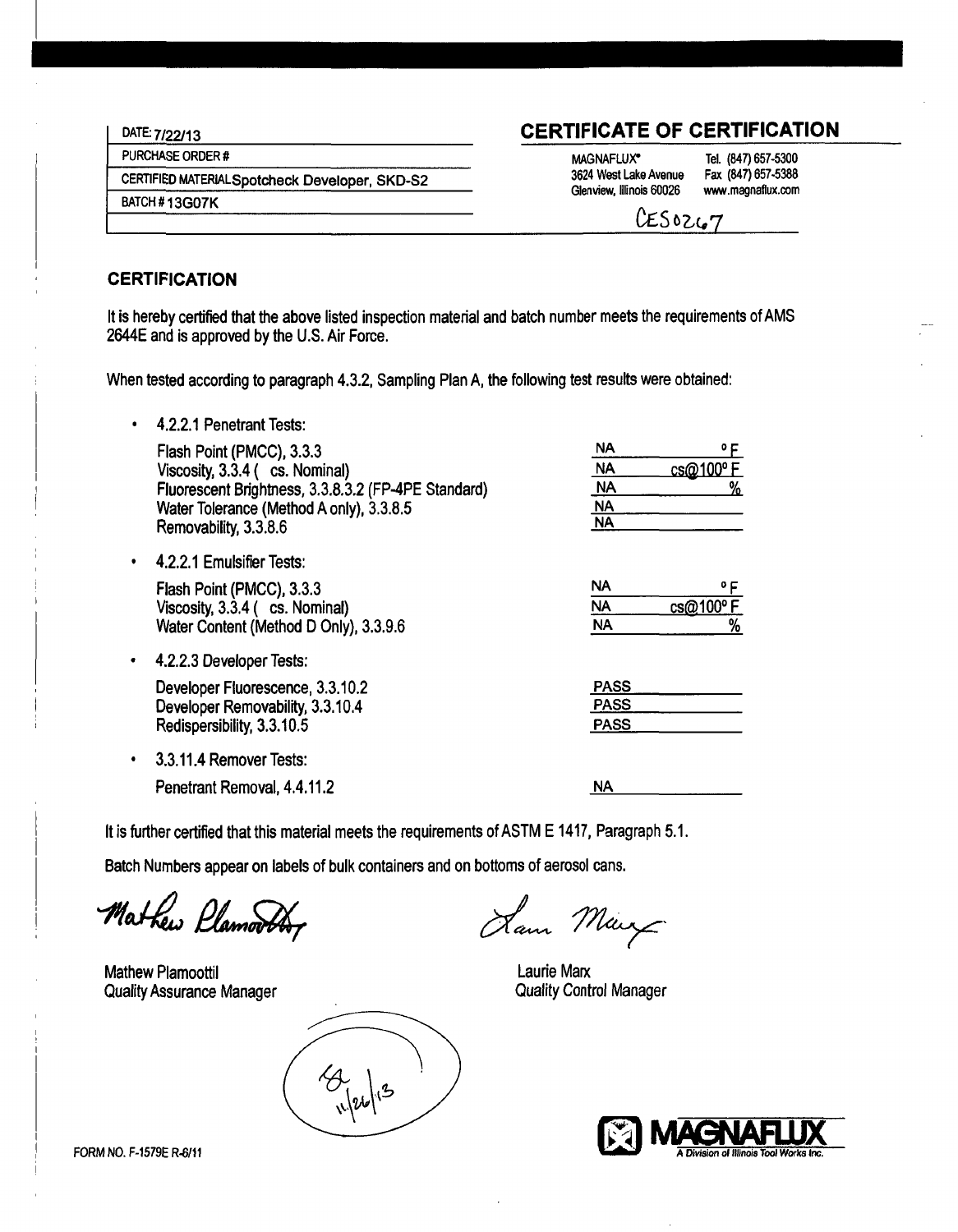|  | DATE: 8/29/13 |
|--|---------------|
|--|---------------|

PURCHASE ORDER # MAGNAFLUX° Tel. (847) 657-5300

CERTIFIED MATERIAL Spotcheck, SKC-S<br>
Glenview, Illinois 60026 www.magnaflux.com

## **CERTIFICATE OF CERTIFICATION**

Glenview, Illinois 60026 www.magnaflux.com BATCH **#** 13HO8K (FSO26

### **CERTIFICATION**

It is hereby certified that when tested at the time of manufacturer, the above listed material and batch number meets the requirements of and has been tested for Sulfur and Halogens according to:

- , ASME Boiler and Pressure Vessel Code, 2004, 2007 and 2010 Edition, Section V, Nondestructive Examination, including 2005, 2006, 2008,2009b, and 2011a Addenda, Article 6 Paragraph T-640 and Article 24 as applicable.
- **0** ASME Boiler and Pressure Vessel Code, 1995, 1998 and 2001 Edition, Section V Nondestructive Examination, including 1999, 2000, 2002 and 2003 Addenda, Article 6 Paragraph T-640 and Article 24 as applicable.
- ASME Boiler and Pressure Vessel Code, 1986, 1989 and 1992 Edition, Section V, Nondestructive Examination, Article 6 including 1992 Addenda, Paragraph T-625, 1993 Addenda Paragraph T-640 and Article 24 as applicable.
- **0** ASTM E-165-92, ASTM E-165-94, ASTM E-165-95, ASTM E-165-02,ASTM E-165-09, ASTM E-165/E-165M-12, Paragraph 7.1.
- **0** MIL-STD-271F(SH) June 27, 1986, Paragraphs 5.3 and 5.3.1, including Notice 1 Paragraph 5.6.1 June 21, 1993.
- NAVSEA T9074-AS-GIB-010/271, April 30, 1997 including Notice 1 February 16, 1999, Paragraph 5.3.1 and 5.6.2.
- **\*** NAVSEA250-1500-1 (Rev. 10 June 1979, Rev 11 May 1983, Rev 12 December 1987 including ACN 2 November 15,1990, Rev. 13 October 1993 including ACN 4 June 30, 1995, Rev. 16 May 9, 2003 Including ACN 5, Rev. 17, Sept. 2007 including ACN 6, Paragraphs 12.5.1.1 and 12.5.1.1.1).
- \* MIL-STD-2132D, February 11, 2003, Paragraphs 7.1, 7.1.2 and 7.1.3, Appendix C, Paragraph 40.

The following test results were obtained:

| Sulfur NA ppm NA                                 | wt., % of residue. CL+F NA ppm NA |  | NA wt., % of residue |
|--------------------------------------------------|-----------------------------------|--|----------------------|
| Cleaner residue (see note $3)$ <sup>0.0029</sup> |                                   |  | g/100ml              |

It is further certified that this material does not contain mercury as a basic element and that no mercury bearing equipment has been used in its manufacture.

Notes:

1. Our batch number appears on the bottom of all aerosol cans and on the label of all bulk containers.

2. Most specifications require test results to be stated in percent but some require parts per million (ppm). To convert"percenr figures to "parts per million" move the decimal four places to the right. 3. The above certification gives the results obtained at the time of manufacture. Age and use may alter the properties of any material.



Mathew Plamoottil **Article Marx**<br>Quality Assurance Manager And Article Marx<br>Cuality Castro Quality Assurance Managet  $\lambda \chi^2$  and  $\lambda$  Quality Control Manager